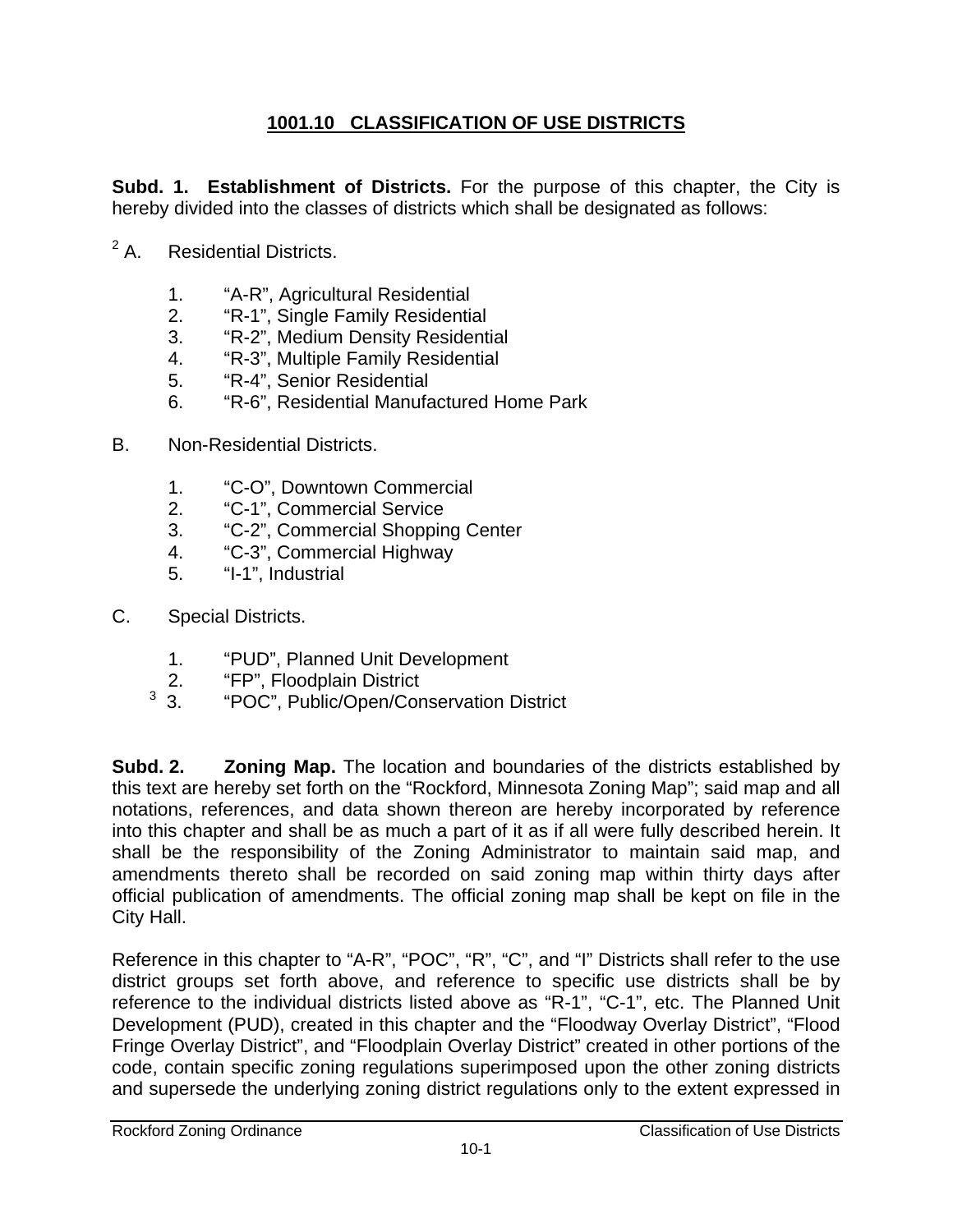the provisions of the overlay zoning district regulations. In all other respects, the regulations in the underlying zoning use districts are applicable.

**Subd. 3. Zoning District Boundaries.** The boundaries between districts are, unless otherwise indicated, either the center line of streets, alleys, or railroad rights-ofway, or lot lines, or section lines or such center lines or lot lines extended or lines parallel or perpendicular thereto.

**Subd. 4. Future Annexations.** Any land annexed to the City in the future shall be placed in the "AR", Agricultural Single Family Residential District until another zoning district is approved by action of the City Council after receipt of the recommendation of the Planning Commission.

**Subd. 5. Residence Districts.** Residence districts are established to accomplish the general purposes of this chapter and for the following specific purposes:

- A. To preserve the existing living qualities of residential neighborhoods.
- B. To insure future high quality amenities, including, but not limited to, the provision of adequate light, air, privacy, freedom from noise, and convenience of access to property.
- C. To insure that new developments and residences are provided with the required public services and facilities without placing any undue financial burden upon existing city residents and taxpayers.
- D. To increase convenience and comfort by providing usable open space and recreation space on the same lot as the housing units or within close proximity in a neighborhood park.
- E. To prevent additions or alterations of structures which would damage the character or desirability of existing residential areas.
- F. To protect residential areas to the extent possible and appropriate in each area against unduly heavy traffic volumes.
- G. To encourage a variety of dwelling types and wide range of population densities consistent with the comprehensive plan.
- H. To preserve and enhance the natural environment as land becomes urbanized.
- I. To preserve, maintain, and increase the value of real property.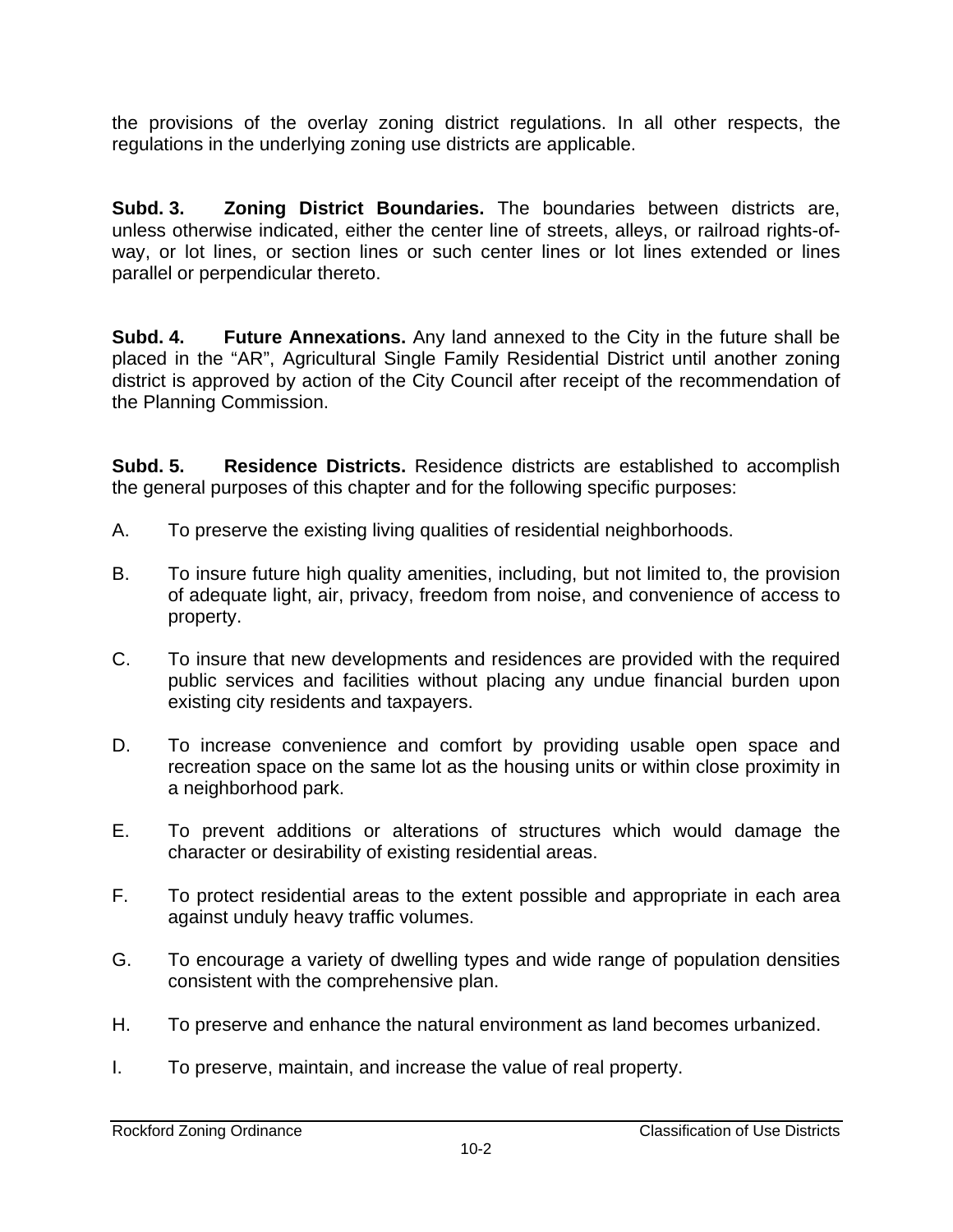**Subd. 6. Conditions.** A conditional use permit will be granted for use to be known as Temporary Accessory Apartment Rental and Owner Occupied Single-Family dwellings, provided that the following standards and criteria are met:

- A. The apartment will be a complete, separate housekeeping unit, including kitchen and bathroom facilities that can be isolated from the original unit.
- B. Only one apartment will be created within a single-family house.
- C. The owners of the residence in which the accessory unit is created shall occupy at least one of the dwelling units on the premises, except for bona fide temporary absences.
- D. The accessory apartment shall be designed so that, to the degree reasonably feasible the appearance of the building remains that of a single-family residence. In general, any new entrances shall be located on the side or in the rear of the building, and any additions in relationship to the accessory apartment shall not increase the square footage of the original house by more than ten percent (10%).
- E. The design inside and size of the apartment shall conform with all applicable standards in the zoning, health, building, and other applicable ordinances.
- F. At least three off-street parking spaces are available and sufficiently screened for use by the owner-occupants) and tenants (s) and additional parking may be required by the planning commission per ordinance requirements.
- G. Any appropriate or more stringent conditions deemed necessary by the City Council, Planning Commission, and/or Zoning Board of Appeals to protect health, safety and welfare, and the single-family character of the neighborhood.
- H. The conditional use permit shall be reviewed annually and/or be subject to complaints.

**Subd. 7. Commercial Districts.** Commercial districts are established to accomplish the general purpose of this chapter and the comprehensive plan and for the following specific reasons:

- A. To group compatible uses which will tend to draw trade that is naturally interchangeable and so promotes the business prosperity and public convenience.
- B. To provide an adequate supply of businesses and professional services to meet the needs of the residents.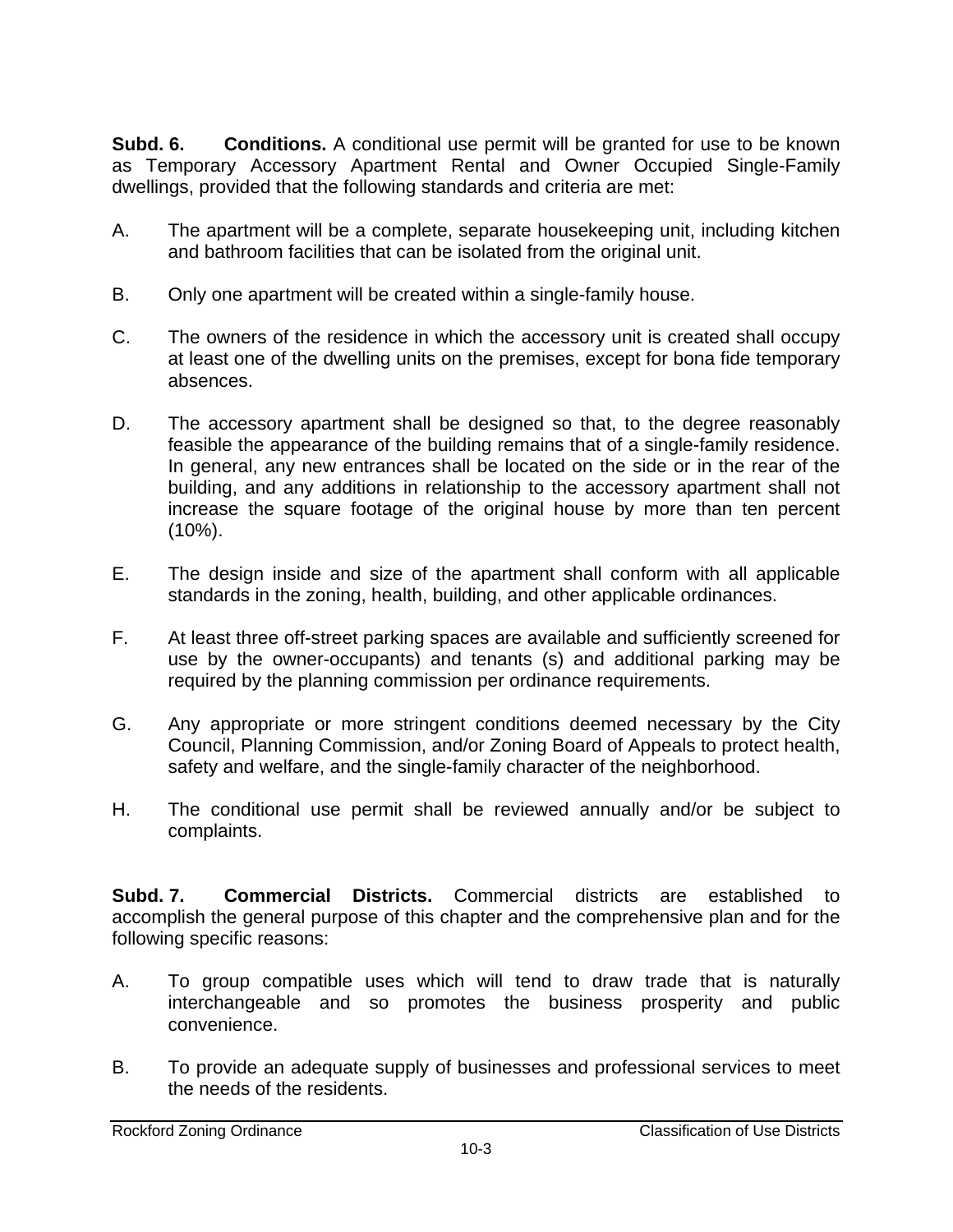C. To promote a high quality of total commercial design and development that produces a positive visual image and minimizes the effects of traffic congestion, noise, odor, glare, and similar safety problems.

**Subd. 8. Industrial Districts.** The planned industrial district is established to accomplish the general purpose of this chapter and the Comprehensive Plan and for the following specific reasons:

- A. Develop major centers of complexes in separate areas to allow for distribution of peak period traffic, efficient access, effective distribution of primary water and sewage facilities, and proper utilization of land suited for industrial development.
- B. Present expansion of scattered industrial operations.
- C. Allow mining and extraction operations by conditional use permits to assure planning for maintenance of the land for subsequent use.
- D. Limit most industrial uses to planned industrial parks where uniform performance standards and land use regulations can be applied.
- E. Protect industrial areas from encroachment by non-industrial uses.
- F. Allow a limited amount of service/business uses, by conditional use permit, which are essential to the operation of the planned industrial district and which provide essential services to employees within the district.
- G. To preserve, maintain, and increase the value of real property.

## **Subd. 9. Administrative Procedure For Development Of Non-residence Districts.**

- A. A complete general development plan as herein required shall be filed with petitions for rezoning to establish or expand a non-residence district as set forth in this Chapter.
- B. Upon finding that the proposed zoning district will constitute a district of sustained desirability, will be consistent with long range comprehensive plans for the City and meet the requirements of the district, the council may establish such district. The general development plan, together with such covenants, deed restrictions, controls, or special conditions, or conditional use permits as may be attached to it, shall be filed and recorded by the owner or developer in the office of the Hennepin/Wright County Register of Deeds and shall become a part of this chapter establishing the zoning change. Any substantial change to the general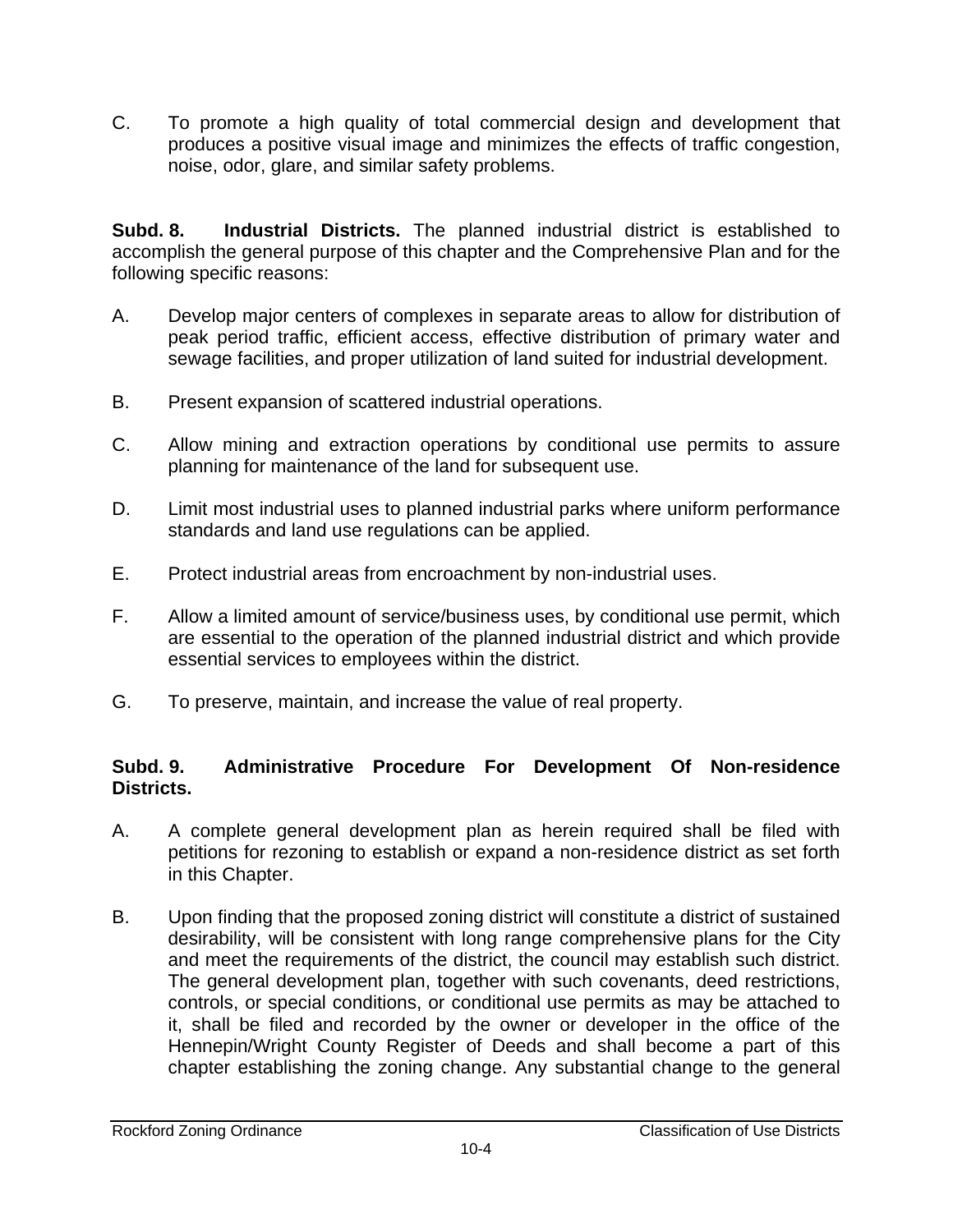development plan will require re-submission to the Planning Commission for review and the council for approval.

- C. The final platting of such land shall be subject to such requirements for approval, recording, and the installation of improvements as required by this and other city regulations.
- D. Prior to obtaining a building permit or constructing any building improvements on an individual lot or site within any non-residence district, a site plan as herein required shall be submitted to and reviewed by the Planning Commission and approved by the council.
- E. If a zoning change is approved, the first phase of construction must begin and reasonable progress made within two years after approval of the general development plan and zoning change by ordinance or the district maybe zoned back to its original zoning district classification or other appropriate zoning district classification.

## **Subd. 10. Performance Standards.**

- A. Intent. It is the intent of this subdivision to provide that all non-residential uses and related activities shall be established and maintained with proper appearance from streets and adjoining properties and to provide that each such use shall not interfere with the reasonable enjoyment of adjoining properties by the control of the following items.
- B. Standards.
	- $71.$  Landscaping. All yards shall either be open landscaped and green areas or be left in a natural state, in compliance with Section 1001.09, Subd. 3. Yards to be landscaped shall be landscaped attractively with lawn, trees, shrubs, etc. Any areas left in a natural state shall be kept free of litter, debris and noxious weeds. Buffer yards shall be provided where required per Section 1001.09, Subd. 2. (
	- 2. Glare. Glare, whether direct or reflected, such as from floodlights or high temperature processes, and as differentiated from general illumination, shall not be visible at any property line.
	- 3. Exterior Lighting. Any lights used for exterior illumination shall not be visible at any property line.
	- 4. Vibration. Vibration shall not be discernible at any property line to the human sense of feeling for three minutes or more duration in any one hour. Vibration of any kind shall not produce at any time an